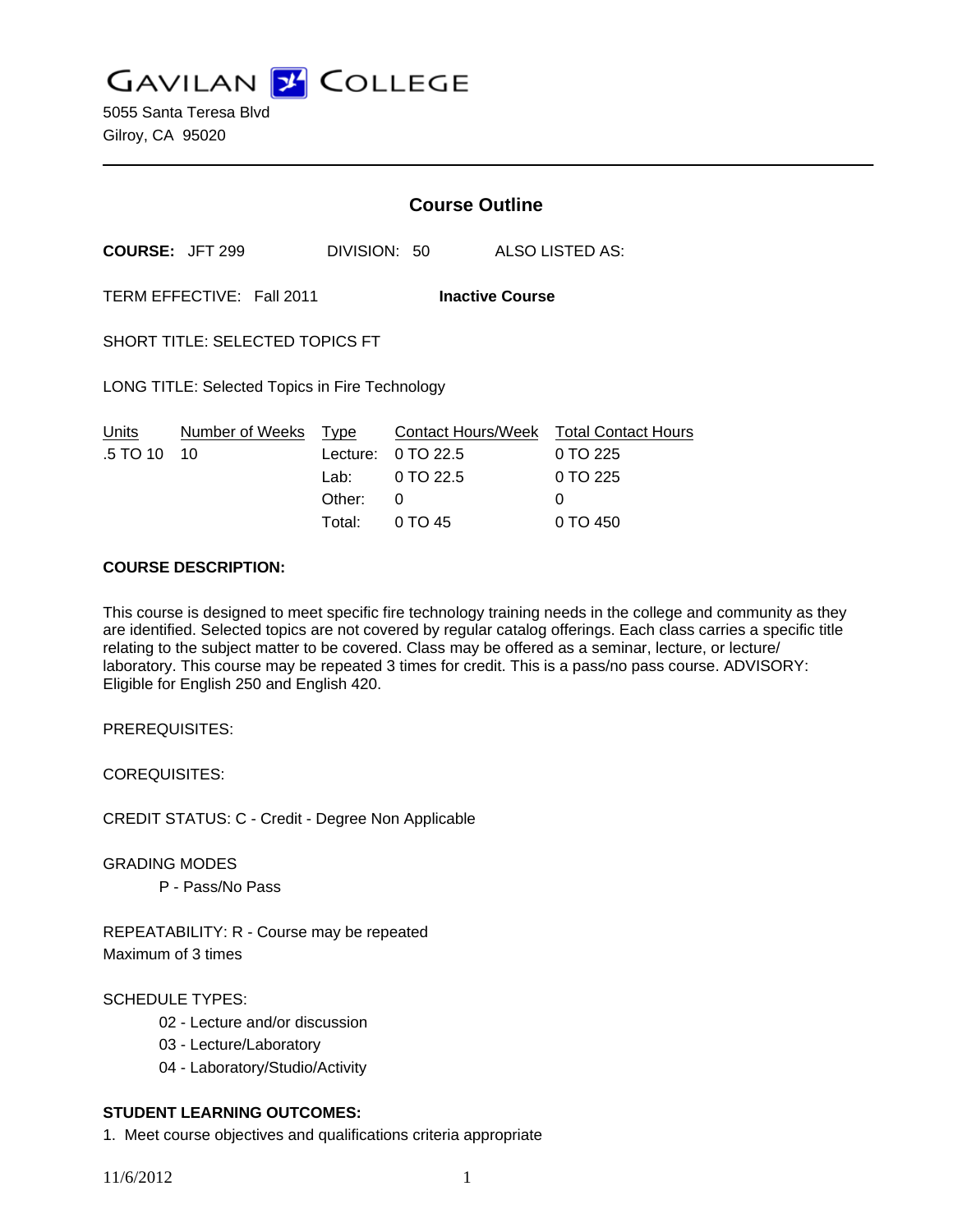to course content.

#### **CONTENT, STUDENT PERFORMANCE OBJECTIVES, OUT-OF-CLASS ASSIGNMENTS**

Inactive Course: 09/26/2011 8-400 hours Classes contain specific content areas to be addressed in each training module. The content is developed by subject matter experts. Local instructors receive the content/curriculum documents and attend any training designated before teaching the material. All content and testing is standardized.

Lecture, discussion and demonstration/simulations will serve as the medium of instruction. Audio-visual aids will be utilized as they facilitate meaningful instruction. Regular assignments will be made for out-of-class study and research. Individual guidance will be provided as required.

## **REPRESENTATIVE TEXTBOOKS:**

Variable according to course content.

#### **ARTICULATION and CERTIFICATE INFORMATION**

 Not Transferable UC TRANSFER: Not Transferable Associate Degree: CSU GE: IGETC: CSU TRANSFER:

## **SUPPLEMENTAL DATA:**

Basic Skills: N Classification: I Noncredit Category: Y Cooperative Education: Program Status: 1 Program Applicable Special Class Status: N CAN: CAN Sequence: CSU Crosswalk Course Department: CSU Crosswalk Course Number: Prior to College Level: Y Non Credit Enhanced Funding: N Funding Agency Code: Y In-Service: Y Occupational Course: C Maximum Hours:

11/6/2012 2